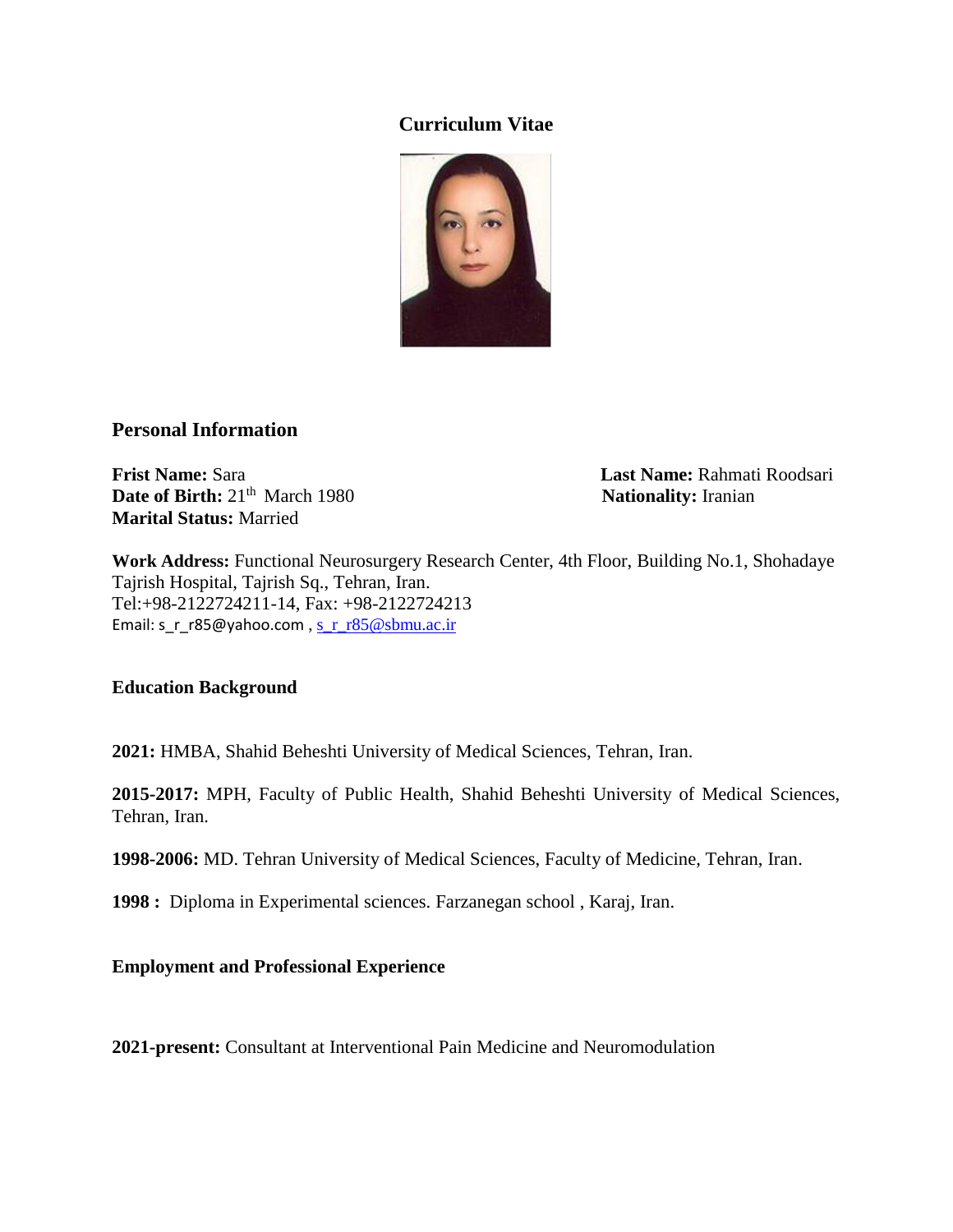**2020-present:** Research Manager of Functional Neurosurgery Research Center, Shohada Tajrish Comprehensive Neurosurgical Center of Excellence, Shahid Beheshti University of Medical Sciences

**2020-present:** Editorial Manager of International Clinical Neuroscience Journal

**2020-present:** Member of Research Committee of Functional Neurosurgery Research Center, Shohada Tajrish Comprehensive Neurosurgical Center of Excellence, Shahid Beheshti University of Medical Sciences

**2020:** Responsible for Empoverment of Ethics in Research Workshops, Shahid Beheshti University of Medical Sciences

**2011-2020:** Manager of Infectious Diseases and Tropical Medicine Research Center, Shahid Beheshti University of Medical Sciences

**2016-present:** Member of Iraninan Society of Clinical Microbiology and Infectious Diseases (ISCMID)

**2007-2020:** Executive Committee of Archives of Clinical Infection Diseases Journal

**2007-2020:** Manager and Secretary of Research Management System (Pajuheshyar) & Information Management System (Pajuhan) of Infectious Diseases and Tropical Medicine Research Center, Shahid Beheshti University of Medical Sciences

**2006-2020:** Research Committee Secretary and Member of Infectious Diseases and Tropical Medicine Research Center, Shahid Beheshti University of Medical Sciences

**2006-2020:** Researcher of Infectious Diseases and Tropical Medicine Research Center, Shahid Beheshti University of Medical Sciences

**2020:** Executive Secretary of "The 3<sup>rd</sup> Congress of Infection in Transplantation and Cancer", 5-6 Feb 2020

**2020:** Executive Secretary of " New Coronavirus -2019 symposium" , 4 Feb 2020

2019: Member of the Scientific Committee of "The 12<sup>th</sup> International Congress of Medical lab & Clinic" , 11-13 December 2019

**2019:** Executive Secretary of "New Challenges in Prophylaxis and treatment of Invasive Fungal Infection in Cancer Patients" , 12 December 2019

**2019:** Executive Secretary of "The 4<sup>th</sup>Iinternational and 8<sup>th</sup> National Congress of Brucellosis", 13-14 November 2019

**2019:** Executive Secretary of "Influenza Symposium" , 17 October 2019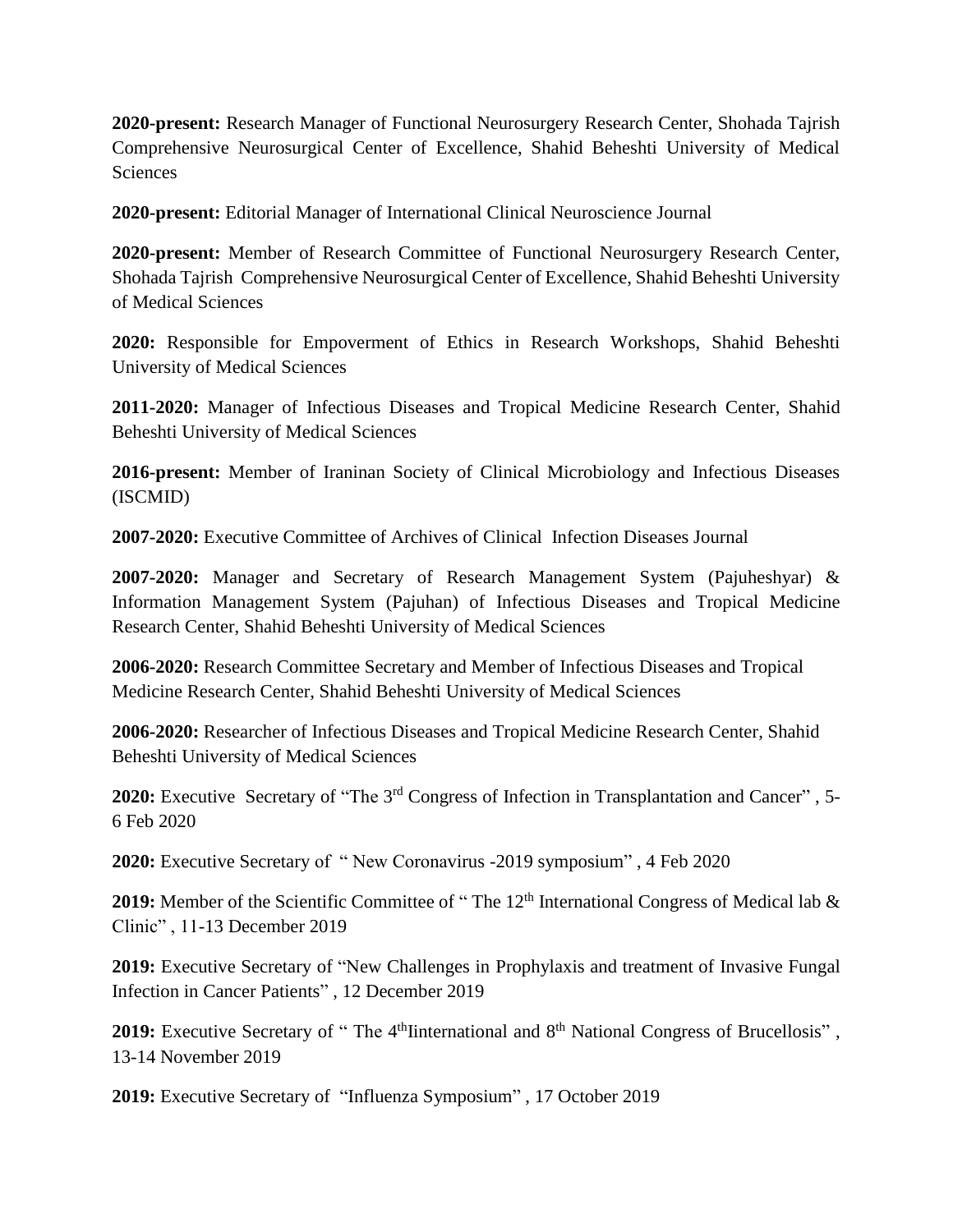**2019:** Executive Secretary of "Management of Invasive Candidiasis Symposium" , 10 October 2019

**2019:** Executive Secretary of " CCHF Symposium" , 6 August 2019

**2018:** Executive Secretary of " Gram Negative Infections and Drug Resistance Symposium" , 6 December 2018

**2018:** Executive Secretary of " The  $3<sup>rd</sup>$  International and  $7<sup>th</sup>$  National AIDS Congress", 21-23 November 2018

**2018:** Executive Secretary of " National Influenza Symposium" , 12 October 2018

**2018:** Executive Secretary of " Influenza in Special Groups and Introduction of Quadrivalent Influenza Vaccine" , 16 August 2018

**2018:** Executive Secretary of " Sepsis update and Drug Resistance in Iran Symposium" , 9 August 2018

**2017:** Executive Secretary of "The 2<sup>nd</sup> International Congress of Infection in transplantation and cancer" , 29 November- 1 December 2017

**2017:** Executive Secretary of "The 3<sup>rd</sup> International and 7<sup>th</sup> National Congress of Brucellosis", 25-27 October 2017

**2017:** Executive Secretary of " Influenza and Soft Tissue Infections Symposium" , 5 October 2017

**2017:** Executive Secretary of " Skin and Soft Tissue infections" , 4 May 2017

**2016:** Executive Secretary of " The 2<sup>nd</sup> International and 6<sup>th</sup> National Congress of AIDS", 7-9 December 2016

**2016:** Executive Secretary of " Influenza and Soft Tissue Infections" , 20 October 2016

**2016:** Executive Secretary of " Update on Nosocomial Pneumonia" , 28 January 2016

**2015:** Executive Secretary of " Influenza Symposium" , 31 December 2015

**2015:** Executive Secretary of "The 2<sup>nd</sup> International and 6<sup>th</sup> National Congress of Brucellosis", 11-13 November 2015

**2015:** Executive Secretary of " Influenza and Corona virus in Healthcare Workers Symposium" , 3 November 2015

**2015:** Executive Secretary of " Influenza and Corona virus Update Symposium" , 12 March 2015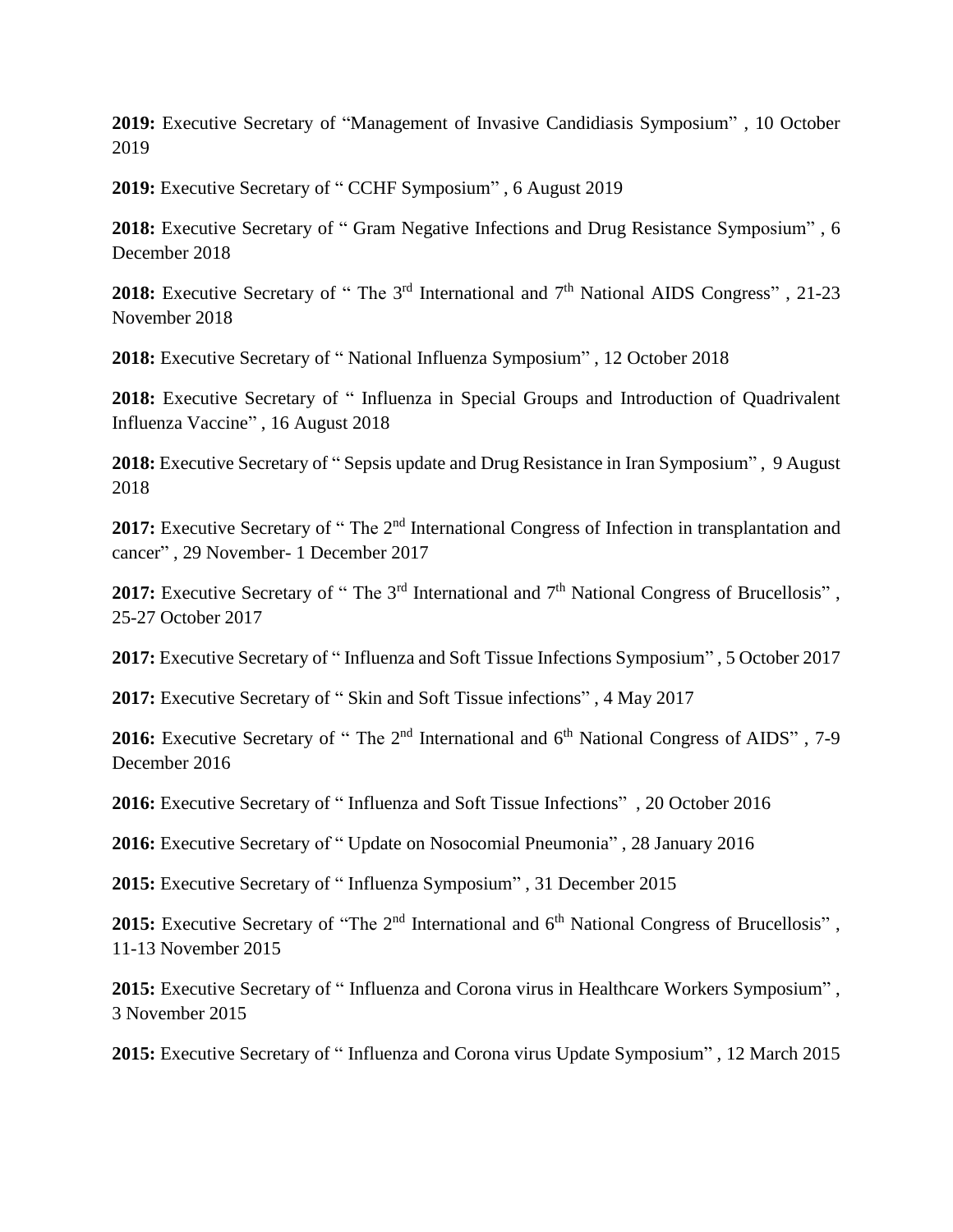**2015:** Executive Secretary of " Invasive Fungal Infection Treatment and Review of National Guideline Symposium" , 19 February 2015

**2015:** Executive Secretary of " Hepatitis C Update Symposium" , 14 February 2015

**2015:** Executive Secretary of " Ebola Symposium" , 4 January 2015

**2014:** Executive Secretary of " Sepsis Symposium" , 9 December 2014

**2014:** Executive Secretary of " Respiratory Tract Infection Symposium" , 4 December 2014

2014: Executive Secretary of " The 1<sup>st</sup> International and 5<sup>th</sup> National AIDS Congress", 11-13 November 2014

**2014:** Executive Secretary of " Fungal Infections in Immunocompromised Patients Symposium" , 2 October 2014

**2014:** Executive Secretary of " Adult Vaccination in Iran Symposium" , 14 August 2014

**2014:** Executive Secretary of " Respiratory infections symposium" , 5 August 2014

**2014:** Executive Secretary of " Skin and Soft Tissue Infections Symposium" , 12 June 2014

**2014:** Executive Secretary of "Logical Prescription of Antibiotics Symposium" , 27 February 2014

**2014:** Executive Secretary of " Vaccination in Immunocompromised Patients Symposium" , 20 February 2014

**2014:** Executive Secretary of " Diseases Survillence System (Tuberculosis and its control) Symposium" , 16 January 2014

**2013:** Executive Secretary of " Diagnostis and Treatment of Diabetic Foot Guideline Symposium" , 26 December 2013

2013: Executive Secretary of "The 1<sup>st</sup> International and 5<sup>th</sup> National Congress of Brucellosis", 29-31 October 2013

**2013:** Executive Secretary of " Cholera Epidemiological situation in Iran and Its Update Symposium" , 17 September 2013

**2013:** Executive Secretary of " Respiratory infections ( MERS-CoV) symposium" , 7 July 2013

**2012:** Executive Secretary of " Viral Infections (Influenza, SARS)" , 25 December 2012

**2012:** Executive Secretary of " Needle Stick and hand washing workshop" , 27 November 2012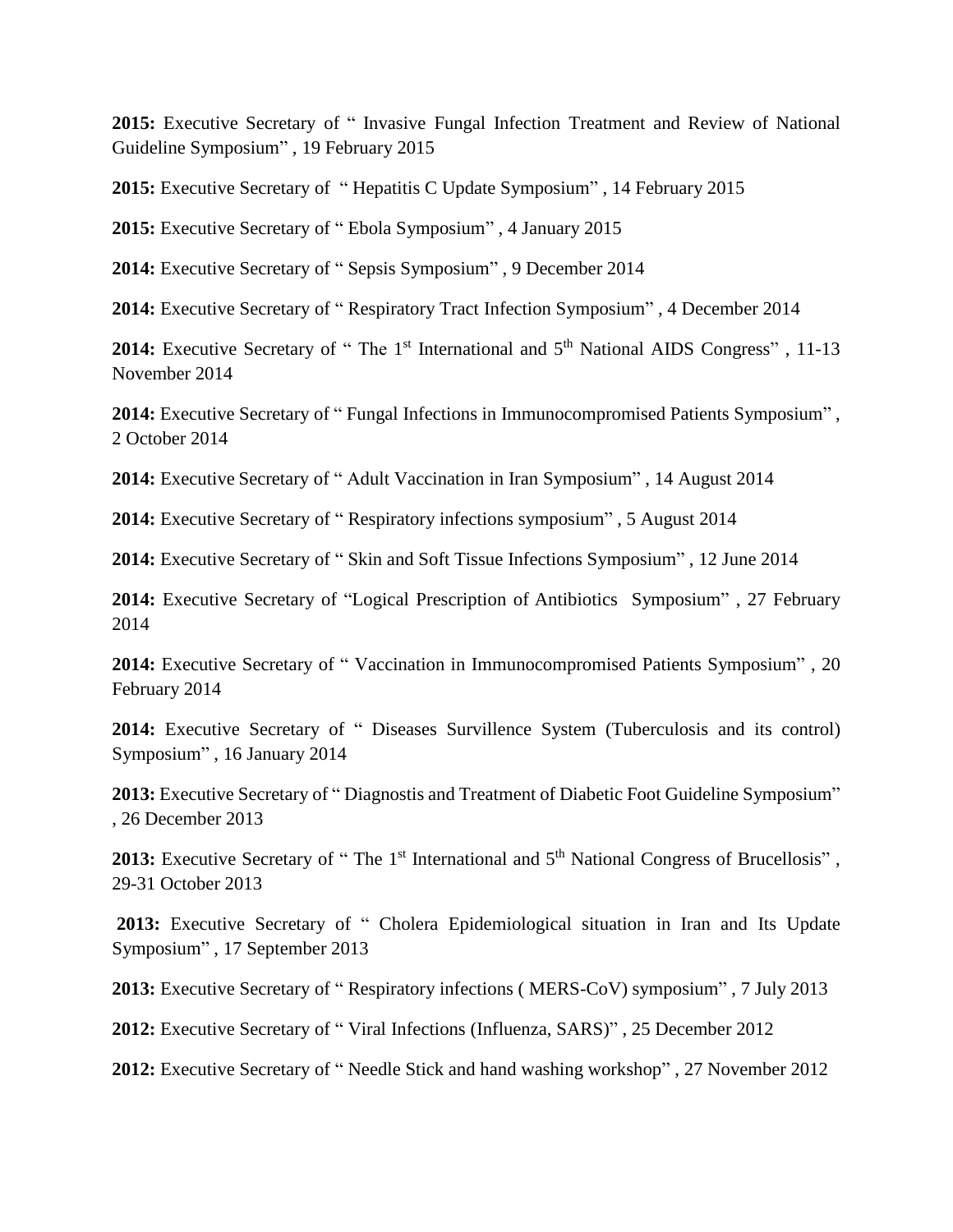2012: Executive Secretary of "The 4<sup>th</sup> National AIDS Congress", 7-9 November 2012

**2012:** Executive Secretary of " CCHF Symposium" , 7 August 2012

**2012:** Executive Secretary of " Practical Approach to Infectious Diseases Seminar " , 12 July 2012

**2012:** Executive Secretary of " CCHF Symposium" , 25 June 2012

2010: Executive Secretary of "The 3<sup>rd</sup> National AIDS Congress", 30 November -2 December 2010

**2009:** Executive Secretary of " Tuberculosis Symposium " , 10 December 2009

**2009:** Executive Secretary of " The 3rd National Brucellosis Congress" , 23-25 June 2009

**2009:** Executive Secretary of " Swine Flu Symposium" , 12 May 2009

2008: Executive Committee Member of "The 2<sup>nd</sup> National Congress of AIDS", 2-4 December 2008

2008: Executive Committee Member of " The 1<sup>st</sup> International Congress of Infection in Transplantation and cancer", 10-12 July 2008

2007: Executive Committee Member of "The 2<sup>nd</sup> National Congress of Brucellosis", 19-21 May 2007

2006: Executive Committee Member of "The 1<sup>st</sup> National Congress of AIDS", 28-30 November 2006

**2006:** Design of Prospectus of Infectious Diseases and Tropical Medicine Research Center, Shahid Beheshti University of Medical Sciences

## **Teaching Experience**

**2021-2022:** Diagnosis and Treatment of Sexually Transmitted Infections (Virtual Course), Shahid Beheshti University of Medical Sciences, Tehran, Iran.

## **Publications**

**1.** Eftekharian Sh, Zali A, **Rahmati Roodsari S**, Pirmohamadi H, Arab-Mazar Z, Rahimi M. Pain Management Strategies and Improving Comfort in Orthodontics. Interventional Pain Medicine and Neuromodulation. 2021; 1(1): 1-2.

**2.** Arab-Mazar Z, Niyyati M, Javanmard E, Kamali M, Lasjerdi Z, **Rahmati Roodsari S**. Molecular identification of Acanthamoeba genotypes isolated from oral cavity of heart transplant patients in Iran. Transpl Infect Dis. 2021; Oct 6.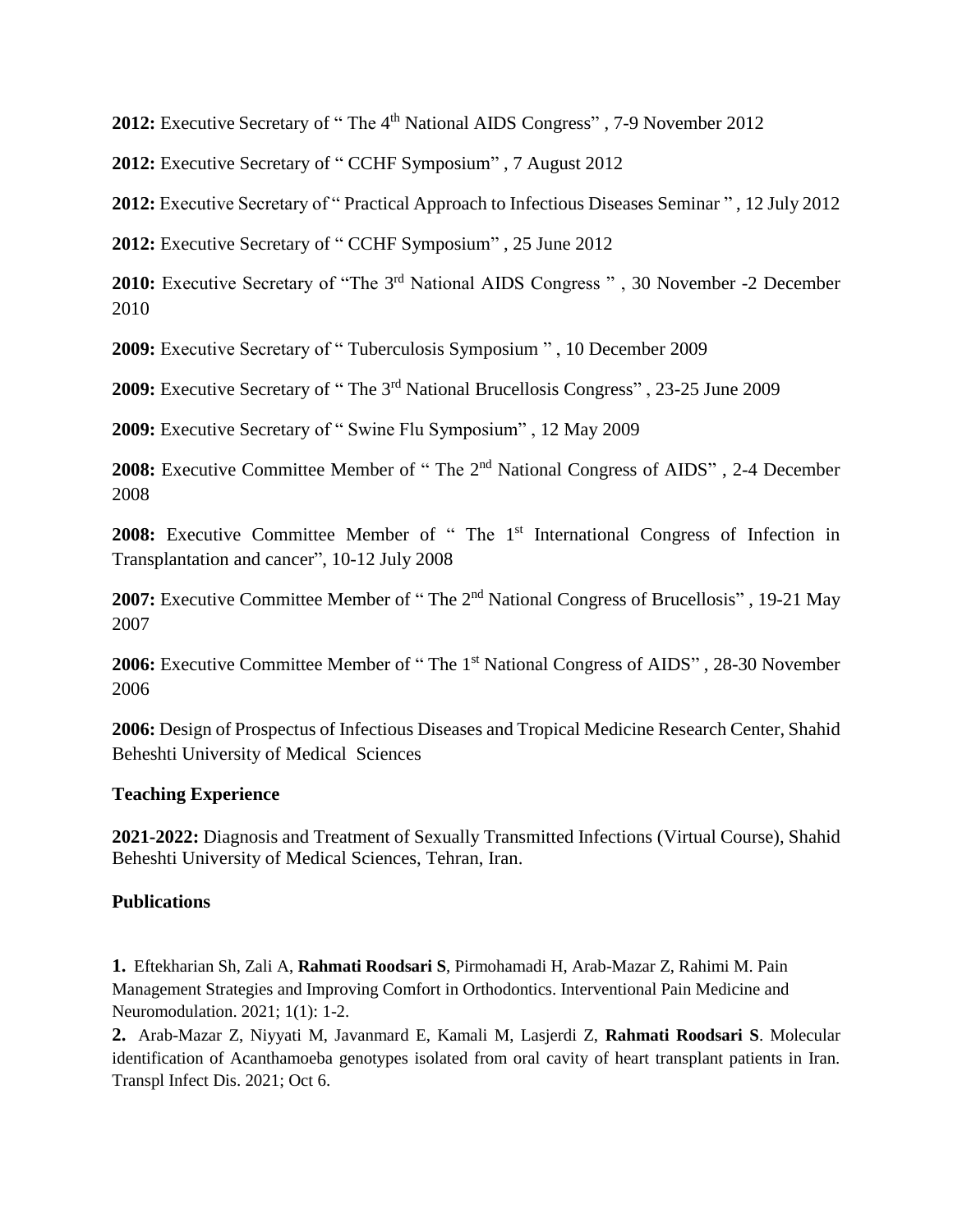**3.** Rabiei MM, Zali A, **Rahmati Roodsari S**, Arab-Mazar Z, Lotfali E. Candidiasis in COVID-19 Patients. Novelty in Biomedicine. 2021; 9(2): 101-103.

**4.** Eftekharian Sh, **Rahmati Roodsari S**, Arab-Mazar Z, Rahima M. Schizophrenia: The Dark Side of Toxoplasmosis. International Clinical Neuroscience Journal. 2021; 8(2): 53-54.

**5. Rahmati Roodsari S**, Arab-Mazar Z. What is the Role of the Anti-Parasitic Drugs in the Treatment of Coronavirus Disease 2019? Novelty in Biomedicine. 2021; 9(1): 31-32.

**6.** Mohsen Rahimi, Arab-Mazar Z, **Rahmati Roodsari S**. Nanomedicine: The Novel Weapon against Parasitic Infections. Novelty in Biomedicine. 2020; 8(4): 210-211.

**7.** Arab-Mazar Z, **Rahmati Roodsari S**. Which Test to Perform for Cystic hydatic Diagnosis and When? Novelty in Biomedicine. 2020; 8(2): 101-102.

**8.** Arab-Mazar Z, **Rahmati Roodsari S**, Mirabedyni Z, Haghighi L, Rahimi M. Imported Malaria in an Iraqi Immigrant to Iran: Relevance for the Maintenance of Elimination Status. Novelty in Biomedicine. 2020; 8(2): 98-100.

**9.** Arab-Mazar Z, Fallahi Sh, Yadegarynia D, Javadi Mamaghani AR, Seyyed Tabaei SJ, Rajaeian S, **Rahmati Roodsari S**. [Immunodiagnosis and molecular validation of](https://www.cambridge.org/core/journals/parasitology/article/immunodiagnosis-and-molecular-validation-of-toxoplasma-gondii-infection-among-patients-with-endstage-renal-disease-undergoing-hemodialysis/AC9194B75144FCCE2C792B705D945C10) *Toxoplasma gondii* infection among [patients with end-stage renal disease undergoing haemodialysis.](https://www.cambridge.org/core/journals/parasitology/article/immunodiagnosis-and-molecular-validation-of-toxoplasma-gondii-infection-among-patients-with-endstage-renal-disease-undergoing-hemodialysis/AC9194B75144FCCE2C792B705D945C10) Parasitology. 2019; 146 (13), 1683-1689.

**10.** Yadegarynia D, **Rahmati Roodsari S**, Arab-Mazar Z. Prevalence of HIV Infection among Hemodialysis Patients. Novelty in Biomedicine. 2018; 6(3): 155-156.

**11.** Yadegarynia D, **Rahmati Roodsari S**. [Immediate Smoking Cessation Among People Living with HIV.](javascript:void(0)) Arch Clin Infect Dis. 2017; 12 (2): 1-2.

**12.** Yadegarynia D, Hatami H**, Rahmati Roodsari S**, Z Arab-Mazar. [Seroprevalence of hepatitis B, C and](javascript:void(0))  [D viral among hemodialysis patients in Tehran.](javascript:void(0)) Iranian Journal of Microbiology. 2017; 9 (3):195-199.

**13.** Niyyati M, Arab-Mazar Z, Lasjerdi Z, Lorenzo-Morales J, Espotin A, Yadegarynia D, Gachkar L, **Rahmati Roodsari S**. Parasitology research. 2017; 116 (11): 2965-2969.

**14.** Kazemi H, Yadegarynia D, **Rahmati Roodsari S**, Arab-Mazar Z. [Evaluation of Antimicrobial](http://zjrms.com/en/articles/6522.html)  [Susceptibility Among Acintobacter baumannii by E-Test Method at Khatam-Al-Anbia Hospital During](http://zjrms.com/en/articles/6522.html)  [2013-2015.](http://zjrms.com/en/articles/6522.html) Zahedan Journal of Research in Medical Sciences. 2017; 19(1): 1-4.

**15.** Yadegarynia D, Karimi J, **Rahmati Roodsari S**, Arab-Mazar Z. [Evaluation of the Antimicrobial](https://scholar.google.com/citations?view_op=view_citation&hl=en&user=W-1uavIAAAAJ&sortby=pubdate&citation_for_view=W-1uavIAAAAJ:HDshCWvjkbEC)  [Resistance of Klebsiella pneumoniae by E-Test Method in Khatam\\_ol\\_Anbia Hospital, Tehran, Iran, during](https://scholar.google.com/citations?view_op=view_citation&hl=en&user=W-1uavIAAAAJ&sortby=pubdate&citation_for_view=W-1uavIAAAAJ:HDshCWvjkbEC)  [2015.](https://scholar.google.com/citations?view_op=view_citation&hl=en&user=W-1uavIAAAAJ&sortby=pubdate&citation_for_view=W-1uavIAAAAJ:HDshCWvjkbEC) Infection, Epidemiology and Medicine. 2017; 3 (1), 9-11.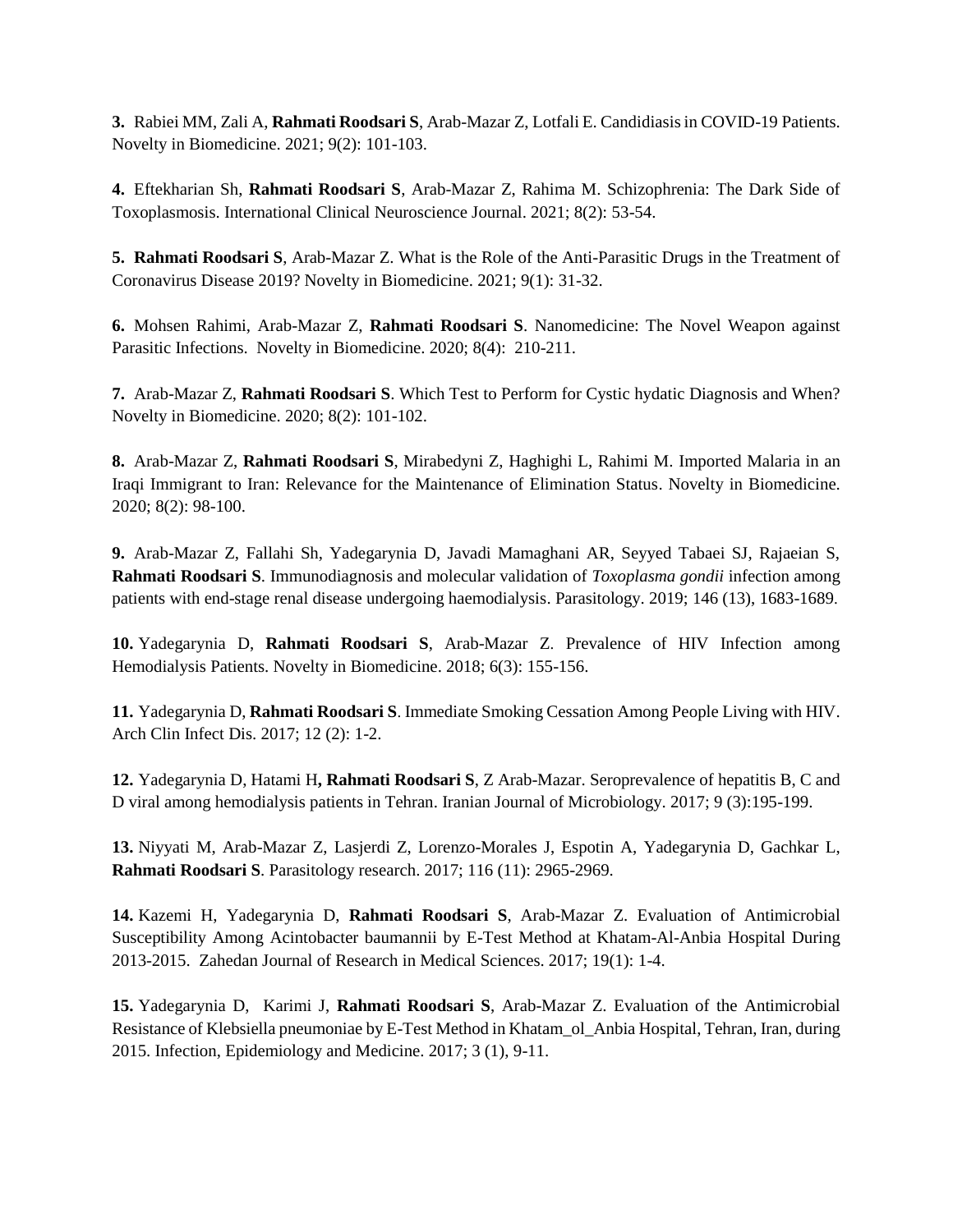**16.** Eslami G, Ghalavand Z, Esmaeili Benvidi M, Hashemi A, **Rahmati Roodsari S**, Node Farahani N, Karimi Yazdi MM, Samadi R. THE PREVALENCE OF METHICILLIN - RESISTANT STAPHYLOCOCCUS AUREUS IN A PEDIATRIC HOSPITAL IN TEHRAN. International Journal of Analytical, Pharmaceutical and Biomedical Sciences. 2016; 5 (3): 1-7.

**17.** Yadegarynia D, **Rahmati Roodsari S**, Arab-Mazar Z. [Evaluation of Antimicrobial Susceptibility](https://scholar.google.com/citations?view_op=view_citation&hl=en&user=elQV_DsAAAAJ&sortby=pubdate&citation_for_view=elQV_DsAAAAJ:_FxGoFyzp5QC)  [Among Enterococcus Species by E-Test Method at Khatam-ol-Anbia Hospital During 2013–2014.](https://scholar.google.com/citations?view_op=view_citation&hl=en&user=elQV_DsAAAAJ&sortby=pubdate&citation_for_view=elQV_DsAAAAJ:_FxGoFyzp5QC) Archives of Clinical Infectious Diseases (ArchCID). 2016; 11 (1): 1-3.

**18.** Yadegarynia D, Khalili Azad M, Gachkar L, **Rahmati Roodsari S**, Arab-Mazar Z, Drug Resistance of Acinetobacter in Selected Hospitals.Novelty in Biomedicine. 2015;3(3): 103-10.

**19.** Fayaz F, **Rahmati Roodsari S,** Gachkar L**,** Pourkaveh B. Bacterial Infection of Pacemaker in Patients with Endocarditis, Novelty in Biomedicine. 2015; 3(2), 84-8.

**20.** Fayaz F, Gachkar L, **Rahmati Roodsari S**, Pourkaveh B. [Prevalence of Helicobacter pylori Infection](http://archcid.com/?page=article&article_id=22064)  [in Patients With Down Syndrome and Mental Retardation.](http://archcid.com/?page=article&article_id=22064) Archives of Clinical Infectious Diseases (ArchCID). 2014; 9(4):e22064.

**21. [Rahmati Roodsari](http://pedinfect.com/?page=search&article_author_fname=Sara&article_author_mname=&article_author_lname=Rahmati%20Roodsari&do_search=1&type=authors) S**, Fayaz F. Relationship between nosocomial infections and response to the treatment of tuberculosis in children. Bulletin of Environment, Pharmacology and Life Sciences. 2014; 3(3):07-09.

**22. [Rahmati Roodsari](http://pedinfect.com/?page=search&article_author_fname=Sara&article_author_mname=&article_author_lname=Rahmati%20Roodsari&do_search=1&type=authors) S**, Naraghi M, Pourkaveh B. Case series of inverted papilloma in Amir-Alam Hospital, Tehran. Bulletin of Environment, Pharmacology and Life Sciences. 2014; 3(3):10-12.

**23.** [Rahmati-Roodsari](http://pedinfect.com/?page=search&article_author_fname=Mohammad&article_author_mname=&article_author_lname=Rahmati-Roodsari&do_search=1&type=authors) M, **[Rahmdar](http://pedinfect.com/?page=search&article_author_fname=Saeid%20Reza&article_author_mname=&article_author_lname=Rahmdar%20&do_search=1&type=authors) SR**, [Alfaragi](http://pedinfect.com/?page=search&article_author_fname=Mohammed&article_author_mname=&article_author_lname=Alfaragi&do_search=1&type=authors) M, [Saeedi](http://pedinfect.com/?page=search&article_author_fname=Mohammad&article_author_mname=&article_author_lname=Saeedi&do_search=1&type=authors) M, [Rahmati Roodsari](http://pedinfect.com/?page=search&article_author_fname=Sara&article_author_mname=&article_author_lname=Rahmati%20Roodsari&do_search=1&type=authors) S, [Sajadi Nia](http://pedinfect.com/?page=search&article_author_fname=Raheleh%20Sadat&article_author_mname=&article_author_lname=Sajadi%20Nia&do_search=1&type=authors) RS. Association of HSV1/2 Infection and Pemphigus Disease. Archives of Pediatric Infectious Diseases. 2014;2(2): 207-210.

**24.Rahmati Roodsari S**, Bitajian F, Gachkar L, Jadali F, Adabian S, Sadat Sajadi Nia R, Maham S. Detection of Noroviruses Isolated From Children With Acute Gastroenteritis by Rt-PCR in Iran. Archives of Pediatric Infectious Diseases. 2013; 1(2): 57-60.

**25.** Fayaz F, **Rahmati Roodsari S**, Gachkar L, Pourkaveh B, Ghasemian Safaei H. [The Antimicrobial](http://journals.sbmu.ac.ir/index.php/ijcid/article/view/3653)  [Activity of Ferula Gummosa on Bacterial Strains Isolated from Patients with Gastroenteritis.](http://journals.sbmu.ac.ir/index.php/ijcid/article/view/3653) [Iranian](http://www.researchgate.net/journal/1735-5109_Iranian_Journal_of_Clinical_Infectious_Diseases)  [Journal of Clinical Infectious Diseases](http://www.researchgate.net/journal/1735-5109_Iranian_Journal_of_Clinical_Infectious_Diseases) . 2011; 6 (Suppl): 21-24.

**26.** Keshtkar-Jahromi M, Argani H, Rahnavardi M, Mirchi E, Atabak Sh, Tara SA, Gachkar L, Noori-Froothghe A,Mokhtari-Azad T, **Rahmati Roodsari S**. Antibody Response to Influenza Immunization in Kidney Transplant Recipients Receiving either Azathioprine or Mycophenolate: A Controlled Trial. American Journal of Nephrology. 2008; 28:654-660.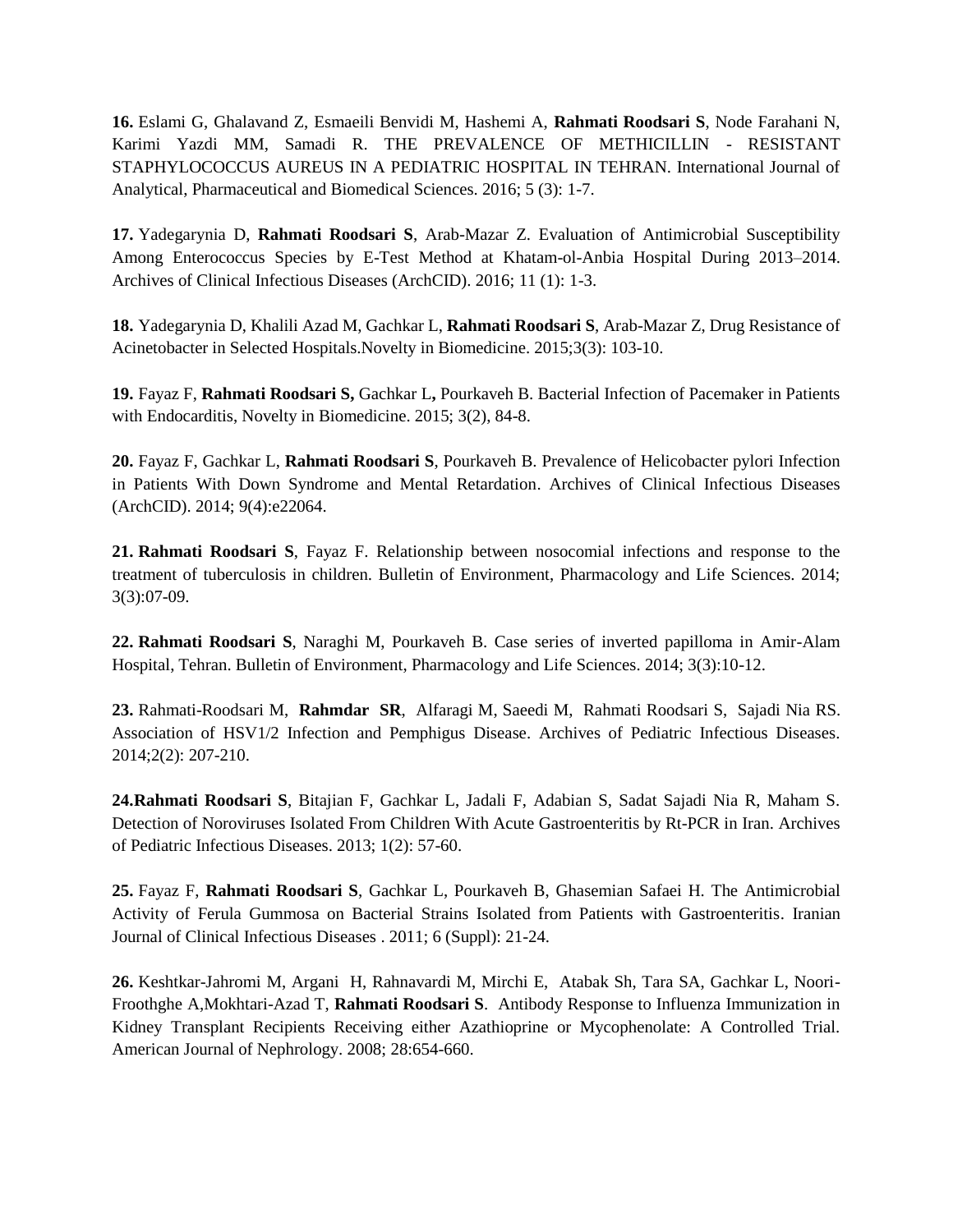**27.** Rahmati Rudsari M, Malekzad F, **Rahmati Roodsari S**. Prevalence of scabies and pediculosis in Ghezel Hesar prison. Iranian Journal of Clinical Infectious Diseases. 2007;2(2):87-90.

## **Conference/Congress/Seminar Presentation**

**1.** Yadegarynia D, Hatami H, **Rahmati Roodsari S**, Arab-Mazar Z. Seroprevalence of hepatitis B, C and D viral among hemodialysis patients in Tehran . 9<sup>th</sup> Iranian Congress of Epidemiology. 2019 Oct 22-24 ; Tehran, Iran. (Poster Presentation)

**2.** Yadegarynia D, **Rahmati Roodsari S**, Arab-Mazar Z. Prevalence of HIV Infection among Hemodialysis Patients. The 3<sup>rd</sup> International and the 7<sup>th</sup> National Iranian Congress of HIV/AIDS. 2018 Nov 21-23; Tehran, Iran. (Poster Presentation)

**3.** Nagahi A, **Rahmati Roodsari S**, Rajaeian S, Arab-Mazar Z. Prevalence of HIV in admitted patients in Erfan Hospital during 2006-2016, Tehran, Iran. The  $2<sup>nd</sup>$  International and the 6<sup>th</sup> National Iranian Congress of HIV/AIDS . 2016 December 7-9 ; Tehran, Iran. (Poster Presentation)

**4. Rahmati Roodsari S**, Fayaz F. Relationship between Nosocomial infections and Response to the Treatment of Tuberculosis in children. The 3<sup>rd</sup> Iranian Congress of Medical Bacteriology. 2015 Nov 1-13; Tehran, Iran. (Poster Presentation)

**5.** Yadegarinia D, Gachkar L, Abedy Sh, **Rahmati Roodsari S**. Prevalence And Drug Resistance Of Acinetobacter Baumannii In Icu Of A Teaching Hospital. The 3<sup>rd</sup> Iranian Congress of Medical Bacteriology.2015 Nov 1-13; Tehran, Iran. (Poster Presentation)

**6.** Yadegarynia D, Khalili Azad M, Gachkar L, **Rahmati Roodsari S**, Arab-mazar Z. Drug Resistance of Acinetobacter in Selected Hospitals. The 16<sup>th</sup> International and Iranian Congress of Microbiology.2015 Aug 25-27; Tehran, Iran. (Poster Presentation)

**7.** Fayaz F, **Rahmati roodsari S**, Gachkar L, Pourkaveh B, Arab-Mazar Z. Bacterial Infection of Pacemaker in Patients with Endocarditis. The 24<sup>th</sup> Iranian Congress of Infectious Disease and Tropical Medicine. 2015 Dec 19-23; Tehran, Iran. (Poster Presentation)

**8. Rahmati Roodsari S,** Naraghi M, Pourkaveh B. Case series of inverted papilloma in Amir-Alam Hospital, Tehran. National Congress of Comprehensive Cancer Control Program. 2014 Feb 4-6. (Poster Presentation)

**9.** Keshtkar-Jahromi M, Vakili H, Razavi S.M, Gholamin S, Eskandari A, Rahnavardi M, Keshtkar-Jahromi Mitra, Haghighat B, Gachkar L, **Rahmati Roodsari S**, Keshtkar-Jahromi M, Mokhtari-Azad T. Serologic response to Influenza vaccine in coronary artery disease patients: FLUVAC study. European Congress of Clinical Microbiology and Infectious Diseases(ECCMID). 2009 May 16-19; Helsinki, Finland.(Poster Presentation)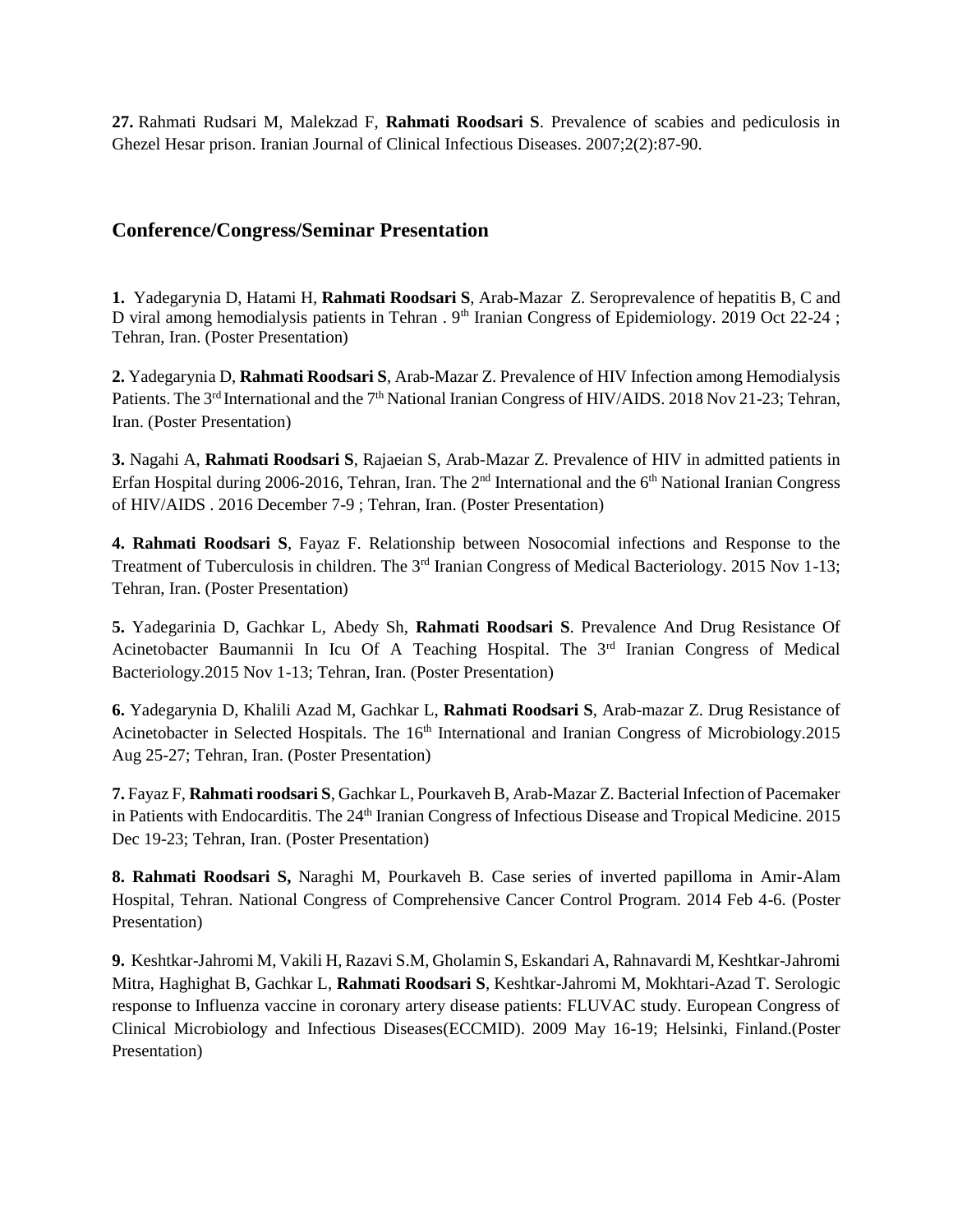**10.** Yadegarynia D, Haghighi M, Abbasi F, Moshfegh M. Rafizadeh R, **Rahmati Roodsari S.** High dose itraconazole as maintenance therapy for CNS aspergillosis in a immunocompetent patient. The  $1<sup>st</sup>$ International Congress of Infection in Transplantation and Cancer. 2008 Jun 10-12; Tehran, Iran.(Poster Presentation)

**11.** Keshkar- Jahromi M, Argani H , Rahnavardi M, Noori- Froothghe A, Mirchi E, Atabak Sh , Tara S A , Gachkar L , Mokhtari- Azad T **, Rahmati Rodsari S**. Antibody Response to Influenza Immunization in Kidney Transplant Recipients Receiving either Azathioprine or Mycophenolate: A Controlled Trial. The 1<sup>st</sup> International Congress of Infection in Transplantation and Cancer. 2008 Jun 10-12; Tehran, Iran. (Oral Presentation)

### **Research Projects**

**1.** Assessment of Job Burnout in Working Women of Shahid Beheshti University of Medical Sciences , 1399

**2.** Frequency and molecular identification of free-living amoebae ( Acanthamoeba and Balamuthia) in heart transplant patients in Rajaei hospital, Tehran , 2019

**3.** Isolation and molecular detection of pathogenic free-living amoebae in nasal swaps of hemodialysis patients in Tehran selected hospitals, 2016

**4.** Frequency of Hepatitis C, B and D infections in Hemodialysis Patients in Tehran Province in Selected Hospitals, 2016

**5.** The inhibitory effects of the cell wall of lactobacillus reuteri on cell proliferation in the colon cancer HCT-116 cell lines

**6.** Frequency of *Toxoplasma gondii* in hemodialysis patients by ELISA and PCR

**7.** Considering of levamizol effect on HBV vaccination in HIV + patients

**8.** Evaluation of Antimicrobial Susceptibility among Acinetobacter Species by E-test Method at Khatam ol Anbia Hospital during 2013-2014.

**9.** Investigation of antibiotic resistance and resistance genes to ciprofloxacin in otitis media and externa referred to Tehran hospitals in 1393-94

**10.** Evaluation of Antimicrobial Susceptibility among Enterococcus Species by E-test Method at Khatam ol Anbia Hospital during 2013-2014

**11.** Detection of CMV and genes among ESBL – producing Klebsiella pneumonia strains from university hospitals by PCR and sequencing method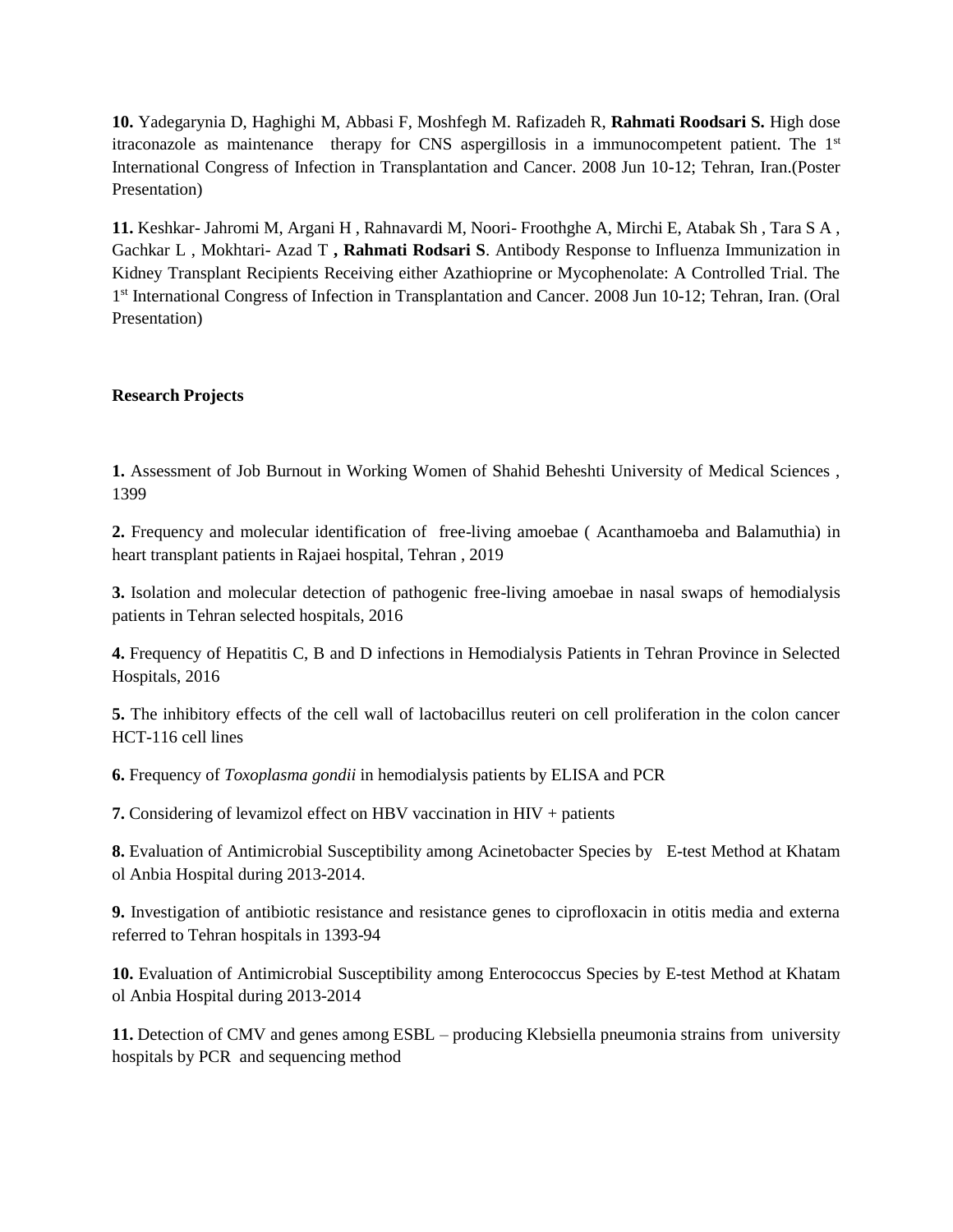**12.** Molecular detection of the genes TSST-1 (tsst), exfoliative toxin A (eta), exfoliative toxin B (etb), ermA, ermC, mecA in methicillin resistant Staphylococcus aureus strains isolated from the university health centers during 2013-2014

**13.** Incident of bacterial infection of pacemakers in patients with endocarditis

**14.** Effect of humeral antibody response to influenza vaccine on reducing cardiovascular Participated at of Participated at of events in patients with coronary artery disease

**15.** Subtyping and assessment of HIV 1 virus resistance in medical health centers of shahid beheshti medical university

**16.** Molecular identification of Acintobacter baumanni drug resistance pattern in hospitalized patients

**17.** Determination of postneurosegical meningitis causes in 3 hospitals in Tehran during 1389-1390

**18.** Assessment of prevalence of Helicobacter pylori in Down syndrome and mentally retardrd population institutionalized in welfare centers

**19.** Evaluation of Quinolone reissuance with cell culture and MIC methods in women infected to Chlamydia trachomatis genital infection

**20.** Evaluation of Antimicrobial Susceptibility among Acintobacter Species in ICU at Khatam ol Anbia Hospital during 2012-2013

**21.** Evaluation of Antimicrobial Susceptibility among Klebsiella pneumonia by E-test method at Khatam ol Anbia Hospital during 2014

**22.** Evaluation of Antimicrobial Susceptibility among Enterococcus species by E-test method at Khatam ol Anbia Hospital during 2014

**23.** Comparison of Nutrition status of elementary students of affluent area and relatively deprived areas of Tehran

**24.** The relationship between socioeconomic status and nutritional status of infants

### **Participation at Congresses**

- 1. Participated at 2<sup>nd</sup> international and 6<sup>th</sup> national congress of HIV/AIDS, 7-8 December 2016, Tehran, Iran
- **2.** Participated at Iran and France joint seminar of infectious diseases , 21-22 November 2016, Tehran, Iran
- **3.** Participated at soft tissue infections and Influenza symposium, 20 October 2016, Tehran, Iran
- **4.** Participated at MERS-CoV infections symposium, 5 August 2014, Tehran, Iran
- **5.** Participated at periodic conference of Iranmehr hospital, 26 June 2014, Tehran, Iran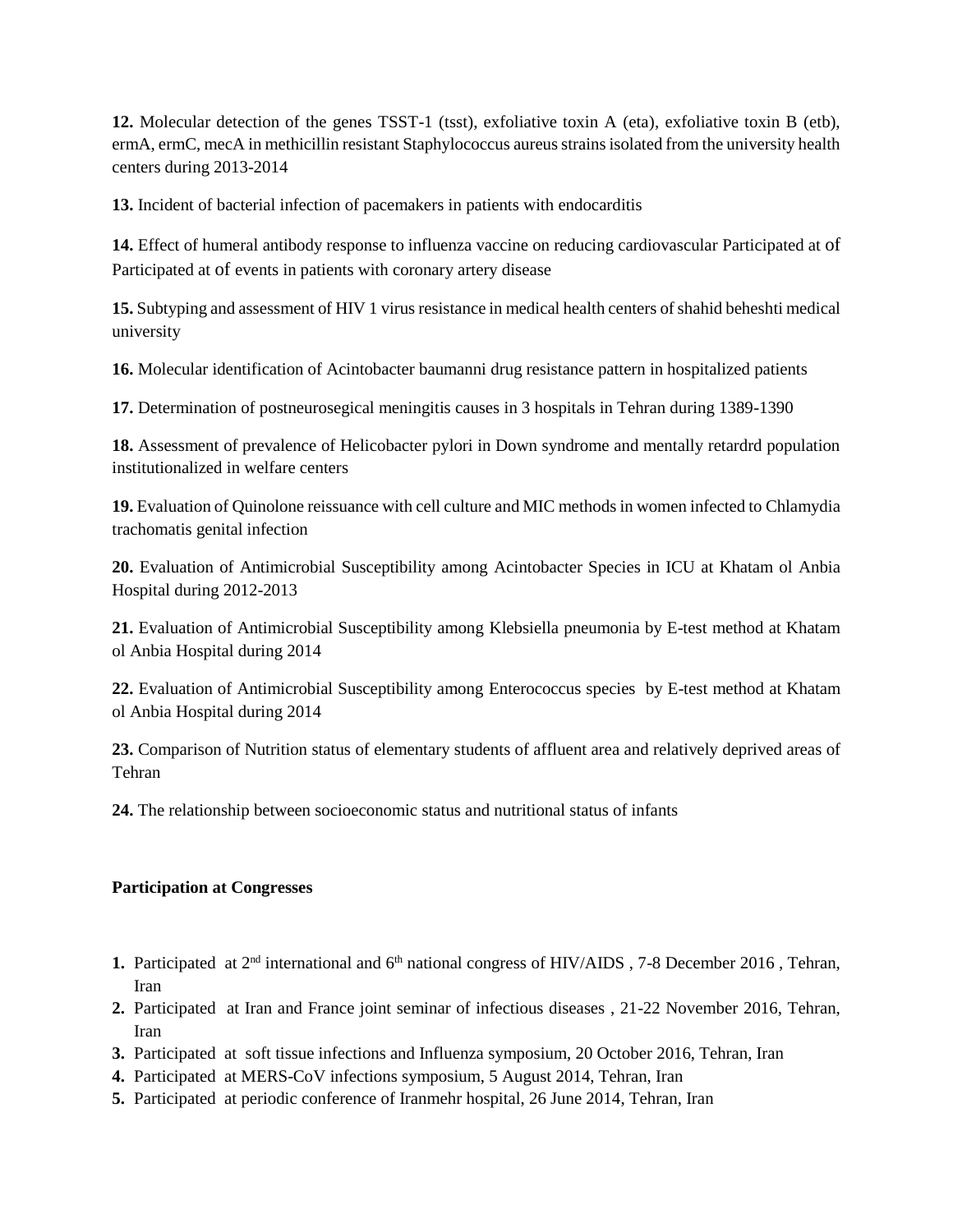- **6.** Participated at rational administration of antibiotics symposium, 28 February 2014, Tehran, Iran
- **7.** Participated at vaccination in immunocompromised patients symposium, 20 February 2014, Terhan,Iran
- **8.** Participated at one-day symposium on Disease Care System ( Tuberculosis and its control), 16 January 2014, Tehran, Iran
- **9.** Participated at one-day symposium on Diagnosis and Treatment Guidelines for Diabetic Foot
- **10.**Participated at  $1<sup>st</sup>$  international and  $5<sup>th</sup>$  national congress of brucellosis, 29-31 October 2013, Tehran, Iran
- **11.**Participated at 2nd Iranian Congress of Clinical Microbiology, 2-4 October 2013, Tehran, Iran
- **12.** Participated at the epidemiological status of cholera in Iran and its newcomers symposium, 17 September 2013, Tehran, Iran
- **13.** Participated at Promotes Breastfeeding national symposium, 6 August 2013, Terhan, Iran
- **14.** Participated at MERS-CoV infections symposium, 7 July 2013, Tehran, Iran
- **15.** Participated at prevention and early detection of Colorectal, Stomach, Breast and Cervical Cancer symposium, 7 July 2013, Tehran, Iran
- **16.** Participated at viral infection symposium (Influenza & SARS), 25 December 2012, Tehran, Iran
- **17.** Participated at emergencies and common diseases in pediatric medicine, 12-14 December 2012
- 18. Participated at 6<sup>th</sup> annual congress of Iranian society of rheumatology, 17-18 October 2012
- **19.** Participated at hepatitis C symposium, 9 October 2012
- **20.** Participated at interaction with infectious diseases symposium, 14 July 2012
- **21.** Participated at CCHF symposium, 7 August 2012
- **22.** Participated at CCHF symposium, 25 June 2012
- **23.** Participated at Antimicrobial agent and resistance seminar, 24-25 May 2012
- **24.** Participated at breast cancer congress, 22-24 February 2012
- **25.** Participated at 2nd international safe pregnancy seminar, 15-17 February 2012
- **26.** Participated at international congress of medical devices and materials in field of infection control and sterilization, 8-10 February 2012
- 27. Participated at 4<sup>th</sup> national congress of brucellosis, 13-15 December 2011
- 28. Participated at 3<sup>rd</sup> national congress of AIDS, 30 November-2 December 2010
- **29.** Participated at 3 rd national congress of brucellosis, 23-25 June 2009
- **30.** Participated at congress of tuberculosis and its control, 28 December 2010
- **31.** Participated at continues program of infertility and sterility, 22 December 2010
- **32.** Participated at continues program of Occupational Medicine3, 22 December 2010
- **33.** Participated at continues program of common poisoning, 22 December 2010
- **34.** Participated at interaction with Feverish diseases symposium, 12 January 2011
- **35.** Participated at continues program of Sports Medicine, 6 August 2010
- **36.** Participated at scientific congress of Iranian general physician, 2 August 2010
- **37.** Participated at evaluation common antibiotics resistance seminar in Iran , 27-29 May 2010
- **38.** Participated at continues program of CRP1 , 6 April 2010
- **39.** Participated at Peritoneal Dialysis and Infectious complications in pediatrics, 16-17 February 2010
- **40.** Participated at infection and pediatric surgery seminar, 3-4 February 2010
- **41.** Participated at Arthritis in children, 27-18 January 2010
- **42.** Participated at one-day tuberculosis symposium, 1 September 2009
- **43.** Participated at national congress of brucellosis, 23-25 June 2009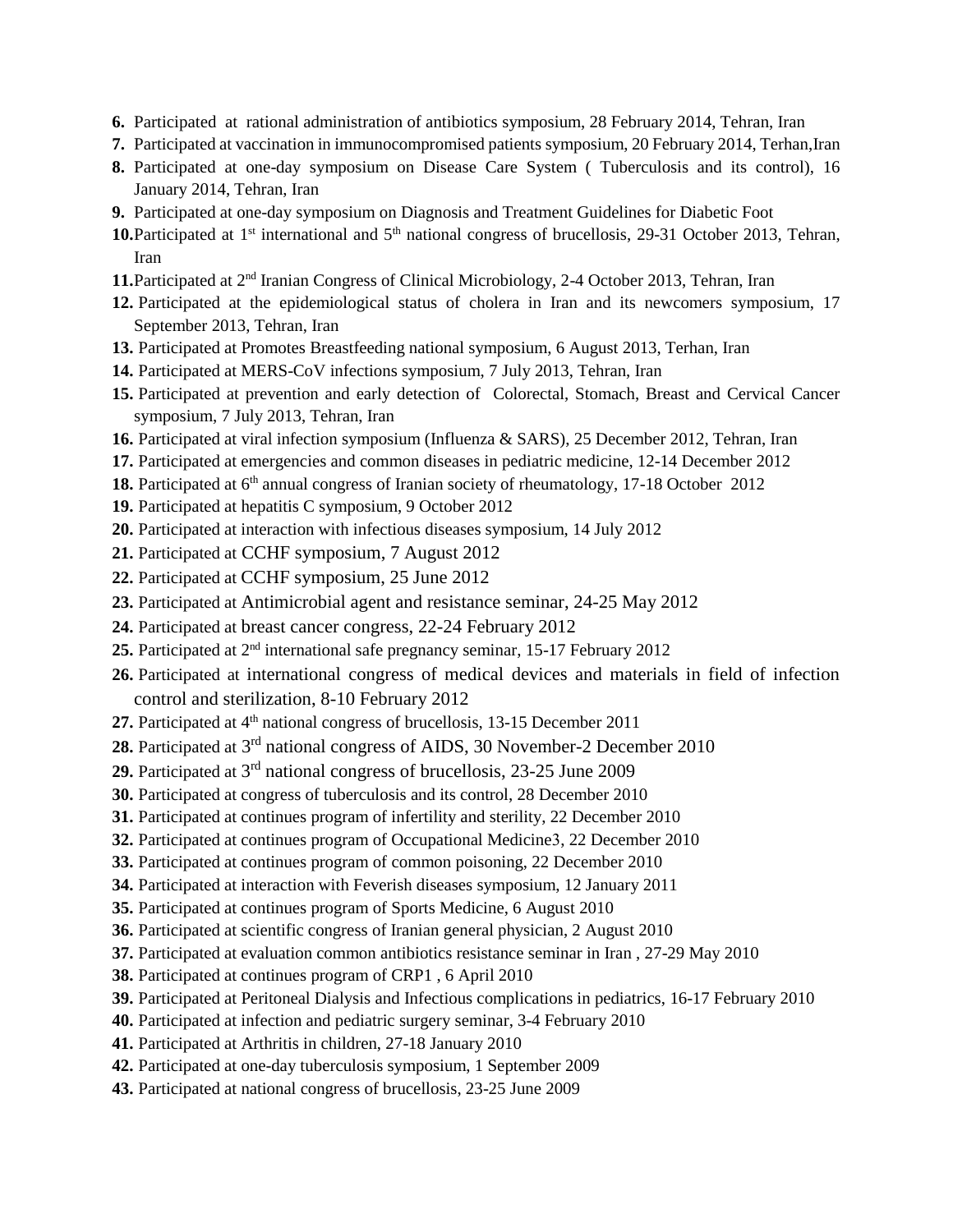- **44.** Participated at Toxicology and poisoning national seminar, 18-20 May 2009
- **45.** Participated at Swine flu symposium, 12 May 2009
- **46.** Participated at Lymphadenopathy seminar, 4-5 February 2009
- **47.** Participated at updates in mechanical backache seminar, 6-7 March 2009
- **48.** Participated at 2nd national AIDS congress, 1-3 January 2009
- **49.** Participated at Vascular surgery and trauma congress, 27-29 December 2008
- **50.** Participated at 17<sup>th</sup> international congress of infectious diseases and tropical medicine, 20-25 December 2008
- **51.** Participated at nosocomial infections congress, 28 August 2008
- **52.** Participated at congress on heart failure in Iran, 13-15 July 2008
- **53.** Participated at 1st international congress of infection in transplant and cancer, 10-12 July 2008
- **54.** Participated at 2nd annual congress of Iranian society of gynecology and oncology, 11-12 June 2008
- **55.** Participated at seminar of febrile convulsion, 30-31 January 2008
- **56.** Participated at Epilepsy Conference, 20-21 December 2007
- **57.** Participated at 16<sup>th</sup> annual congress of Iranian society of internal medicine, 15-19 December 2007
- **58.** Participated at nosocomial infection controls congress, 7 November 2007
- **59.** Participated at 2nd national congress of brucellosis, 19-21 May 2007
- **60.** Participated at 18th annual congress of Iranian society of internal medicine, 16-18 May 2007
- **61.** Participated at 1<sup>st</sup> national congress of AIDS, 28-30 November 2006
- **62.** Participated at Hepatitis B update seminar, 16-17 November

### **Professional Training**

#### **1.** ICDL1&2

- **2.** English language certificate from Simin Institute
- **3.** Scientific writing workshop, 14 May 2016
- **4.** English scientific writing for ISI journals, 7-8 May 2014

#### **Awards & Honors**

**2021:** Selected as the first and elected lady of Shahid Beheshti University of Medical Sciences in the Iranian Women's Health Week commemoration ceremony (Saba)

**2020:** Selected as elected lady of Shahid Beheshti University of Medical Sciences in the Iranian Women's Health Week commemoration ceremony (Saba)